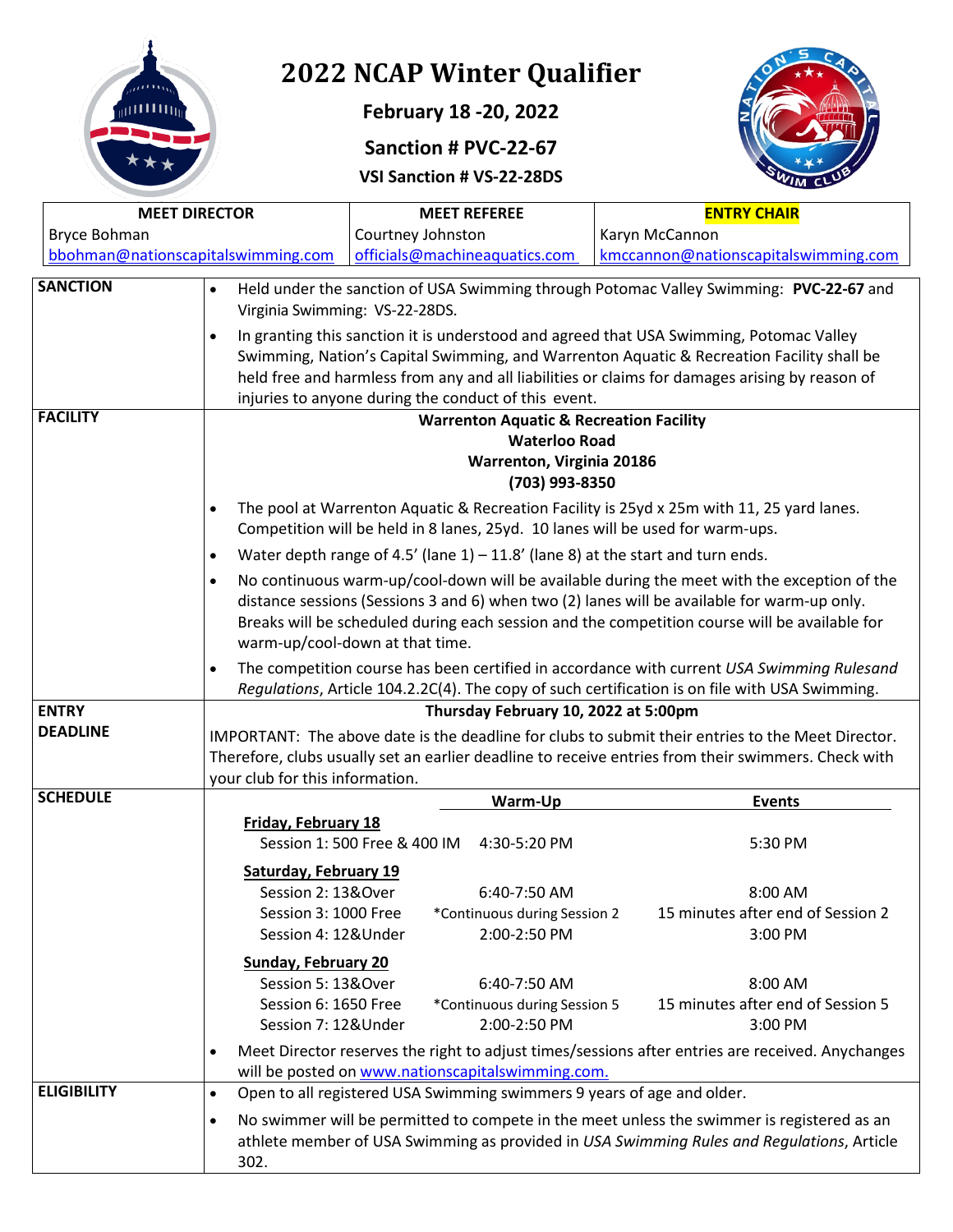| <b>DISABILITY</b>     | PVS and host clubs along with their meet directors are committed to the Inclusion Policy as<br>$\bullet$                                                    |
|-----------------------|-------------------------------------------------------------------------------------------------------------------------------------------------------------|
| <b>SWIMMERS</b>       | adopted by the PVS BOD. Athletes with a disability are welcomed and are asked to provide                                                                    |
|                       | advance notice of desired accommodations to the Meet Director. The athlete (or athlete's coach)                                                             |
|                       | is also responsible for notifying the session referee of any disability prior to competition.                                                               |
| <b>TIMING SYSTEM</b>  | Automatic timing (touchpads primary) will be used.<br>$\bullet$                                                                                             |
| COVID-19              | An inherent risk of exposure to COVID-19 exists in any public place where people are present.<br>$\bullet$                                                  |
| <b>CONSIDERATIONS</b> | COVID-19 is a contagious disease that can lead to severe illness and death. According to the                                                                |
|                       | Centers for Disease Control and Prevention, senior citizens and individuals with underlying                                                                 |
|                       | medical conditions are especially vulnerable.                                                                                                               |
|                       | USA Swimming, Inc., cannot prevent you (or your child(ren)) from becoming exposed to,<br>$\bullet$                                                          |
|                       | contracting, or spreading COVID-19 while participating in USA Swimming sanctioned events. It is                                                             |
|                       | not possible to prevent against the presence of the disease. Therefore, if you choose to                                                                    |
|                       | participate in a USA Swimming sanctioned event, you may be exposing yourself to and/or                                                                      |
|                       | increasing your risk of contracting or spreading COVID-19.                                                                                                  |
|                       | BY ATTENDING OR PARTICIPATING IN THIS COMPETITION, YOU VOLUNTARILY ASSUME ALL RISKS<br>$\bullet$                                                            |
|                       | ASSOCIATED WITH EXPOSURE TO COVID-19 AND FOREVER RELEASE AND HOLD HARMLESS USA                                                                              |
|                       | SWIMMING, POTOMAC VALLEY SWIMMING, VIRGINIA SWIMMING, INC, NATION'S CAPITAL                                                                                 |
|                       | SWIMMING AND WARRENTON FITNESS & RECREATION CENTER AND EACH OF THEIR OFFICERS,                                                                              |
|                       | DIRECTORS, AGENTS, EMPLOYEES OR OTHER REPRESENTATIVES FROM ANY LIABILITY OR CLAIMS                                                                          |
|                       | INCLUDING FOR PERSONAL INJURIES, DEATH, DISEASE OR PROPERTY LOSSES, OR ANY OTHER                                                                            |
|                       | LOSS, INCLUDING BUT NOT LIMITED TO CLAIMS OF NEGLIGENCE AND GIVE UP ANY CLAIMS YOU                                                                          |
|                       | MAY HAVE TO SEEK DAMAGES, WHETHER KNOWN OR UNKNOWN, FORESEEN OR UNFORESEEN,<br>IN CONNECTION WITH EXPOSURE, INFECTION, AND/OR SPREAD OF COVID-19 RELATED TO |
|                       | PARTICIPATION IN THIS COMPETITION.                                                                                                                          |
|                       | We have taken enhanced health and safety measures for all attending this meet, however we<br>$\bullet$                                                      |
|                       | cannot guarantee that you will not become infected with COVID-19. All attending this meet                                                                   |
|                       | must follow all posted instructions while in attendance. An inherent risk of exposure to COVID-19                                                           |
|                       | exists in any public place where people are present. By attending this meet, you acknowledge                                                                |
|                       | the contagious nature of COVID-19 and voluntarily assume all risks related to exposure to COVID-                                                            |
|                       | 19.                                                                                                                                                         |
|                       | By choosing to attend this meet you agree to comply with all health and safety mandates and<br>$\bullet$                                                    |
|                       | guidelines of USA Swimming, Potomac Valley Swimming, the Commonwealth of Virginia, and                                                                      |
|                       | Prince William County.                                                                                                                                      |
| COVID-19              | No more than four hours before entering the facility, all attendees (athletes, coaches, officials,<br>$\bullet$                                             |
| <b>PROTOCOLS</b>      | and volunteers) are required to assess their own health for symptoms and exposure to COVID-                                                                 |
|                       | 19. No one with COVID-19 symptoms will be permitted to attend this event.                                                                                   |
|                       | Athletes must arrive and depart in their suits. Locker room use will be for emergency use only;<br>$\bullet$                                                |
|                       | no showers may be used. Family bathrooms are reserved for coach, official, and volunteer use.                                                               |
|                       | All attendees (swimmers, coaches, officials and volunteers) must bring their own water bottle<br>$\bullet$                                                  |
|                       | and snacks. Limited hospitality may be provided.                                                                                                            |
|                       | Attendees will enter and exit the facility through the front doors, proceed down the stairs or into<br>$\bullet$                                            |
|                       | the spectator area, and enter the pool area through the double doors.                                                                                       |
|                       | All attendees (athletes, coaches, officials, volunteers) must wear masks to enter the facility and<br>$\bullet$                                             |
|                       | at all times when inside the facility, with the exception of athletes when competing or warming                                                             |
|                       | up.                                                                                                                                                         |
|                       | Athletes will bring a plastic zipper bag with their name on it in which to place their masks when<br>$\bullet$                                              |
|                       | they are in the water.                                                                                                                                      |
|                       | Each session will be limited to a maximum of 400 swimmers.<br>$\bullet$                                                                                     |
|                       | A clerk of course will be used to organize each heat of swimmers for all events offered.<br>$\bullet$                                                       |
|                       |                                                                                                                                                             |
|                       | No spectators will be permitted. Competition will be live-streamed on the NCAP Youtube page<br>$\bullet$                                                    |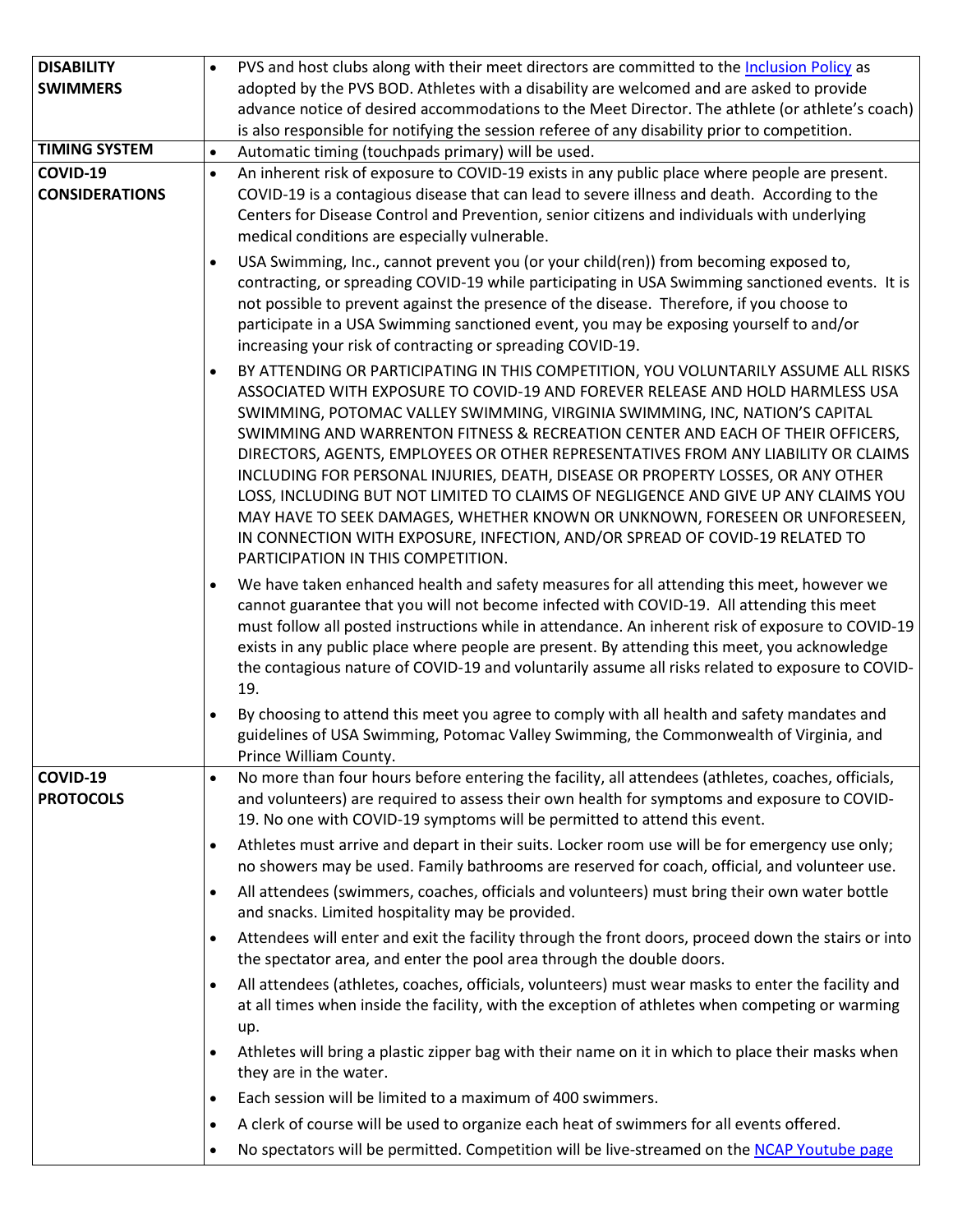|                    | We request that all attendees notify the meet director as quickly as possible should they test<br>$\bullet$<br>positive for COVID-19, show symptoms or have been in contact with anyone exposed or tested<br>positive for COVID-19 after attending the meet.                                                                                                                                                                                         |  |
|--------------------|------------------------------------------------------------------------------------------------------------------------------------------------------------------------------------------------------------------------------------------------------------------------------------------------------------------------------------------------------------------------------------------------------------------------------------------------------|--|
|                    | Any attendee failing or refusing to comply with any of these protocols will be prohibited from<br>$\bullet$<br>entering the facility and/or asked to leave the facility.                                                                                                                                                                                                                                                                             |  |
| <b>RULES</b>       | Current USA Swimming rules shall govern this meet.<br>$\bullet$                                                                                                                                                                                                                                                                                                                                                                                      |  |
|                    | All applicable adults participating in or associated with this meet acknowledge that they are<br>$\bullet$<br>subject to the provisions of the USA Swimming Minor Athlete Abuse Prevention Policy<br>("MAAPP"), and that they understand that compliance with the MAAPP policy is a condition of<br>participation in the conduct of this competition.                                                                                                |  |
|                    | No on-deck USA Swimming registration is permitted.<br>$\bullet$                                                                                                                                                                                                                                                                                                                                                                                      |  |
|                    | In compliance with USA Swimming Rules and Regulations, the use of audio or visual recording<br>$\bullet$<br>devices, including a cell phone is not permitted in the changing areas, rest rooms, or locker<br>rooms. Per PVS policy, the use of equipment capable of taking pictures (e.g., cell phones,<br>cameras, etc.) is banned from behind the starting blocks during the entire meet, including warm<br>up, competition and cool down periods. |  |
|                    | Deck changes are prohibited.<br>$\bullet$                                                                                                                                                                                                                                                                                                                                                                                                            |  |
|                    | Any swimmer entered in the meet must be certified by a USA Swimming member coach as being<br>$\bullet$<br>proficient in performing a racing start or must start each race from within the water. When<br>unaccompanied by a member-coach, it is the responsibility of the swimmer or the swimmer's<br>legal guardian to ensure compliance with this requirement.                                                                                     |  |
|                    | Operation of a drone or any other flying devices is prohibited over the venue (pools,<br>$\bullet$<br>athlete/coach areas, spectator areas and open ceiling locker rooms) any time athletes, coaches,<br>officials and/or spectators are present.                                                                                                                                                                                                    |  |
|                    | Dive-over starts will be used.<br>$\bullet$                                                                                                                                                                                                                                                                                                                                                                                                          |  |
|                    | The Meet Director and the PVS Technical Committee reserve the right to limit events, heats,<br>$\bullet$<br>swimmers or adjust the format to conform with the 4-hour provision for sessions that include 12<br>& U events per Rule 205.3.1F.                                                                                                                                                                                                         |  |
| <b>EVENT RULES</b> | Swimmers shall compete at the age attained on the first day of the meet.<br>$\bullet$                                                                                                                                                                                                                                                                                                                                                                |  |
|                    | A 13&Over contestant may enter a maximum of seven (7) individual events and no more<br>$\bullet$<br>than three (3) individual events per session.                                                                                                                                                                                                                                                                                                    |  |
|                    | A 12& Under contestant may enter a maximum of seven (7) individual events and no more<br>$\bullet$<br>than three (3) individual events per session. A 12& Under contestant may enter only one<br>session per day of the meet.                                                                                                                                                                                                                        |  |
|                    | All events are timed finals.<br>$\bullet$                                                                                                                                                                                                                                                                                                                                                                                                            |  |
|                    | Distance Events: Entries for the 400 IM, 500 Free, 1000 Free and 1650 Free may be limited to<br>$\bullet$<br>keep manageable timelines. Clubs will be notified if their athletes do not make the cut and<br>will be offered a chance select an alternate event or receive a refund on the entry for that<br>event.                                                                                                                                   |  |
|                    | The 1000 Free will be limited to a 1 hour session (approximately 4 heats $-32$ swimmers).<br>$\bullet$                                                                                                                                                                                                                                                                                                                                               |  |
|                    | The 1650 Free will be limited to a 1 hour session (approximately 3 heats $-$ 24 swimmers).<br>$\bullet$                                                                                                                                                                                                                                                                                                                                              |  |
|                    | The 500, 1000, 1650 Free and 400 IM are Positive check in events.<br>$\bullet$                                                                                                                                                                                                                                                                                                                                                                       |  |
|                    | Thursday events (500 Free and 400) positive check in closes at 5:00 PM<br>$\circ$                                                                                                                                                                                                                                                                                                                                                                    |  |
|                    | The deadline for the 1000 and 1650 Free will be posted before the first day of the<br>$\circ$<br>meet.                                                                                                                                                                                                                                                                                                                                               |  |
|                    | Swimmers must provide their own timers and counters (if desired) for the 500, 1000, 1650<br>$\bullet$<br>Free and 400 IM.                                                                                                                                                                                                                                                                                                                            |  |
|                    | Deck entries must be submitted with cash payment no later than 15 minutes prior to the first<br>$\bullet$<br>event of each session. No new heats will be created.                                                                                                                                                                                                                                                                                    |  |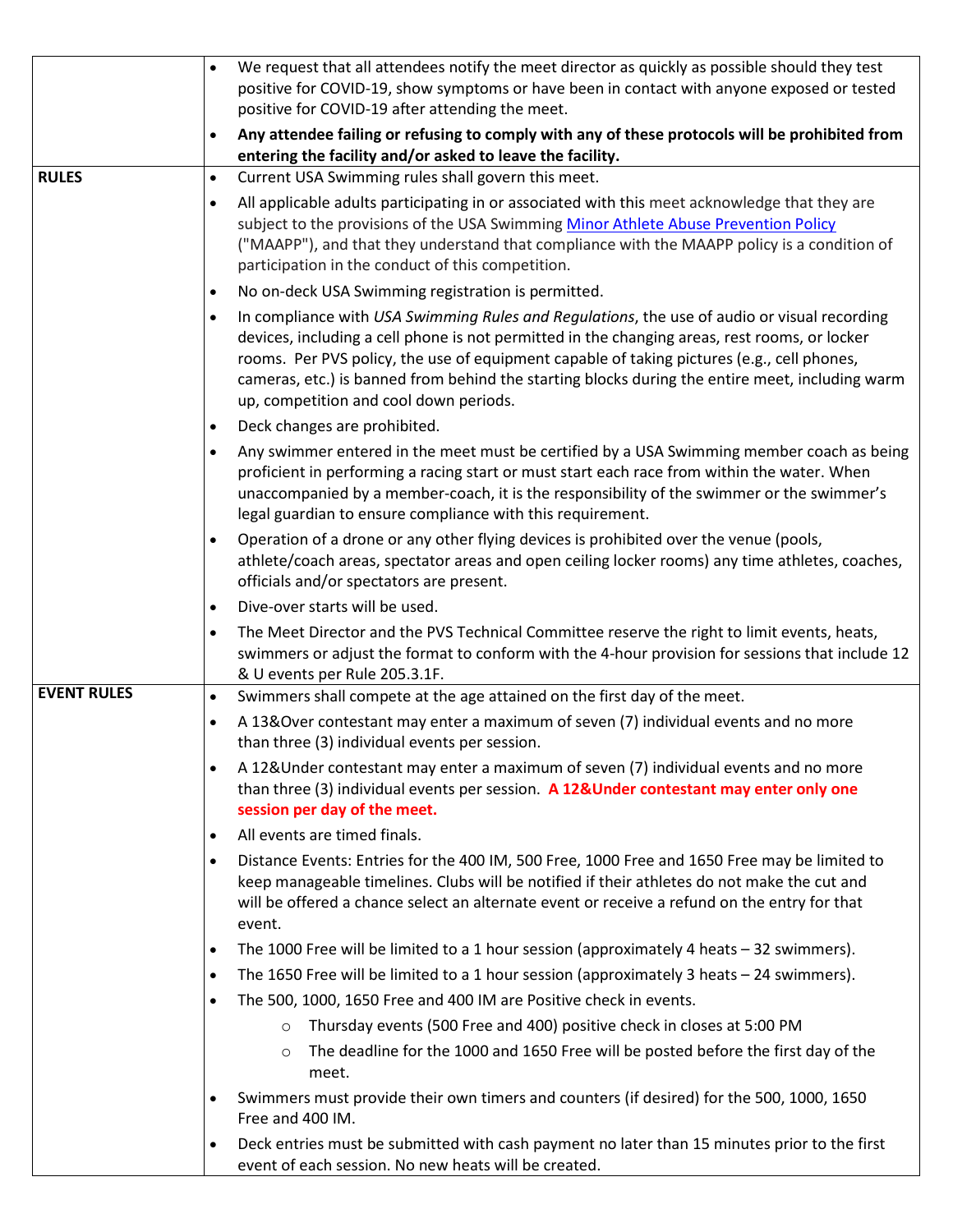| <b>POSITIVE CHECK IN</b>             | All events are expected to be pre-seeded, with the exception of the 500 FR, 400 IM, 1000 FR and<br>$\bullet$                                                                                                  |
|--------------------------------------|---------------------------------------------------------------------------------------------------------------------------------------------------------------------------------------------------------------|
|                                      | 1650 FR.                                                                                                                                                                                                      |
|                                      | Positive check in will be by Team/Site. Coaches will be given check in sheets.<br>$\bullet$                                                                                                                   |
|                                      | If timelines require, events 200 yards and longer will be positive check in.<br>$\bullet$                                                                                                                     |
| <b>WARM-UP</b>                       | The prescribed PVS warm-up procedures and safety policies will be followed. The Meet Director<br>$\bullet$                                                                                                    |
| <b>SUPERVISION</b>                   | will assign warm-ups, including times/lane assignments.                                                                                                                                                       |
| <b>SEEDING</b>                       | Coaches are responsible for the conduct of their swimmers and cleaning up for their team areas.<br>$\bullet$<br>Fastest to Slowest in all events.<br>$\bullet$                                                |
|                                      |                                                                                                                                                                                                               |
| <b>SCORING</b>                       | Mixed Gender in all events.<br>$\bullet$<br>This meet is not scored.<br>$\bullet$                                                                                                                             |
| <b>AWARDS</b>                        | There are no awards.<br>$\bullet$                                                                                                                                                                             |
| <b>PROGRAMS</b>                      | Will be emailed to attending teams/sites. No programs will be sold at the meet. Programs will be<br>$\bullet$                                                                                                 |
|                                      | made available for coaches and officials at the meet, and available on Meet Mobile.                                                                                                                           |
| <b>CREDENTIALS</b>                   | Parents not working the meet as a deck official, volunteer timer or other position are not<br>$\bullet$                                                                                                       |
|                                      | permitted on deck. Only athletes, USA Swimming certified coaches, and deck officials will be                                                                                                                  |
|                                      | permitted on the deck. Coaches and Officials should have proof of active USA Swimming                                                                                                                         |
|                                      | membership with them at all times.                                                                                                                                                                            |
| <b>SPECTATOR ENTRY</b><br><b>FEE</b> | NO SPECTATORS WILL BE ALLOWED AT THIS MEET. Adults who enter the facility to view through<br>$\bullet$                                                                                                        |
| <b>OFFICIALS</b>                     | the Lobby windows will be asked to leave.                                                                                                                                                                     |
|                                      | Each participating club is requested to provide at least one table worker or official (Referee<br>$\bullet$<br>Starter, Chief Judge or Stroke & Turn Judge) per session if entering 25 or more splashes.      |
|                                      |                                                                                                                                                                                                               |
|                                      | Officials interested in volunteering should contact Karyn McCannon<br>$\bullet$<br>(kmccannon@nationscapitalswimming.com)                                                                                     |
|                                      |                                                                                                                                                                                                               |
|                                      | Officials volunteering for this meet should sign in at the recording table prior to the start of<br>$\bullet$<br>warm-ups. Certified officials who have not previously volunteered should contact the referee |
|                                      | upon arrival to make their services available. A comprehensive officials briefing will precede                                                                                                                |
|                                      | each session during warm-ups.                                                                                                                                                                                 |
| <b>TIMERS</b>                        | VOLUNTEER ASSIGNMENTS WILL BE MADE BASED ON PROPORTION OF ENTRIES. The Signup<br>$\bullet$                                                                                                                    |
|                                      | Genius will be emailed to teams in advance.                                                                                                                                                                   |
| <b>ENTRY PROCEDURES</b>              | Entries should be submitted by email to the ENTRY COORDINATOR.<br>$\bullet$                                                                                                                                   |
|                                      | Include in the subject of the email, "2022 NCAP Winter Qualifier - ****" with the club's initials in<br>$\bullet$                                                                                             |
|                                      | place of the asterisks. If your club submits multiple entry files include training site in the subject                                                                                                        |
|                                      | of the email.                                                                                                                                                                                                 |
|                                      | Include in entry email: entry file, report of entries by name, report of entries by event.<br>$\bullet$                                                                                                       |
|                                      | In the body of your email provide entry numbers (girls, boys, totals), contact information (email,<br>$\bullet$                                                                                               |
|                                      | phone, officials contact).                                                                                                                                                                                    |
|                                      | Entries directly from individual team members will not be accepted.<br>$\bullet$                                                                                                                              |
|                                      | Entries by phone or fax will not be accepted.<br>$\bullet$                                                                                                                                                    |
|                                      | The Entry Coordinator will acknowledge receipt by return email within 24 hours. If<br>$\bullet$                                                                                                               |
|                                      | acknowledgement is not received in a timely manner, please contact the Meet Director.                                                                                                                         |
|                                      | Any club that enters an unregistered or improperly registered athlete, falsifies an entry in any<br>$\bullet$                                                                                                 |
|                                      | way, or permits an unregistered coach to represent them will be fined the sum of \$100 by PVS                                                                                                                 |
| <b>ENTRY FEES</b>                    | and no further entries will be accepted from that club until the said fine is paid.                                                                                                                           |
|                                      | Per Swimmer Surcharge:<br>\$10.00<br>Deck Entries: \$10/ IE                                                                                                                                                   |
|                                      | Individual event fee:<br>\$8.00                                                                                                                                                                               |
|                                      | Make checks payable to Nation's Capital Swimming. Checks may be mailed to:<br>$\bullet$                                                                                                                       |
|                                      | Nation's Capital Swimming                                                                                                                                                                                     |
|                                      | Attn: Karyn McCannon                                                                                                                                                                                          |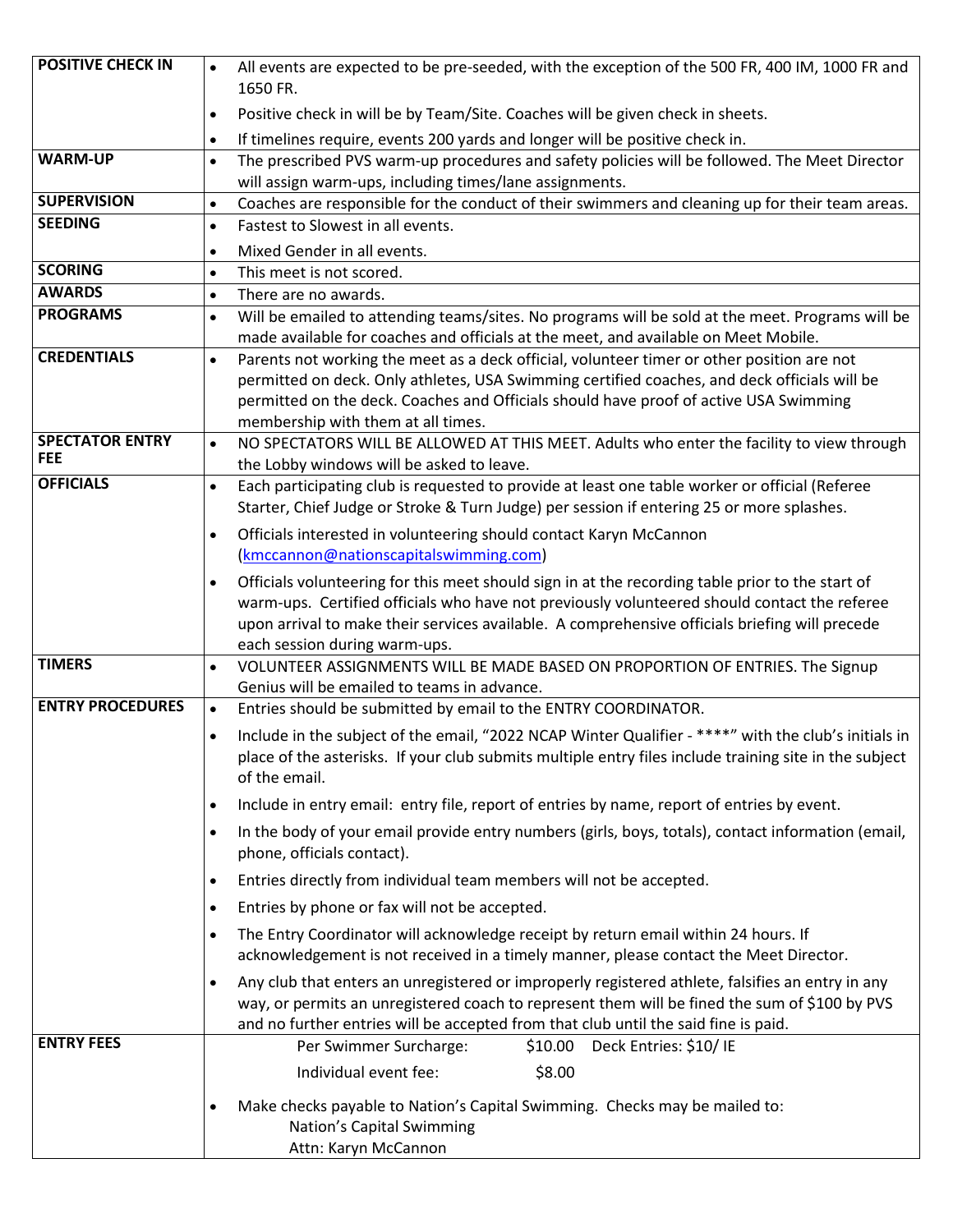| 8101 Wolftrap Rd<br>Vienna VA 22182                                                                                                           |
|-----------------------------------------------------------------------------------------------------------------------------------------------|
| Payment for entries from unattached swimmers not affiliated with a team must be received prior<br>to the meet. Payment must be made by check. |
| Entry fees are due with meet entry. Unpaid fees will be reported to the PVS Administrative Office<br>at the conclusion of the meet.           |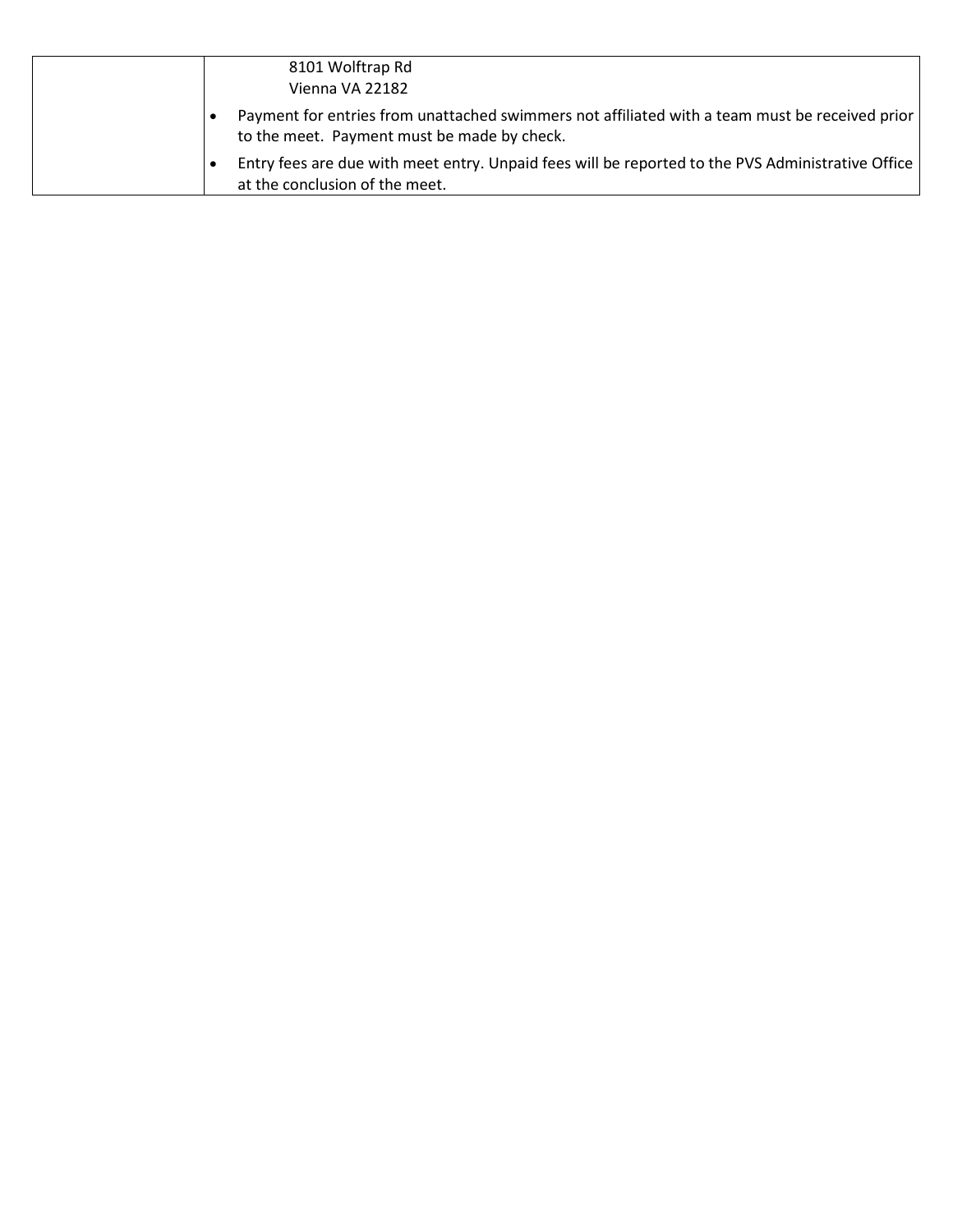## **February 18 -20, 2022**

## **Friday, February 18**

#### **Session 1 – 500 Free & 400 IM**

#### **Warm-up 4:30-5:20 PM First Event 5:30 PM**

| Event #                                                                               | Age       | Event         |
|---------------------------------------------------------------------------------------|-----------|---------------|
|                                                                                       | Open      | 500 Freestyle |
|                                                                                       | 11 & Over | 400 IM        |
| ALL events are positive check-in. Positive check-in for all events will close 5:00 PM |           |               |

### **Saturday, February 19**

#### **Session 2 – 13&Over**

| Warm-up 6:40-7:50 AM |           | <b>First Event 8:00 AM</b> |
|----------------------|-----------|----------------------------|
| Event#               | Age       | Event                      |
| 3                    | 13-14     | 200 Backstroke             |
| 4                    | 15&Over   | 200 Backstroke             |
| 5                    | $13 - 14$ | 100 Breaststroke           |
| 6                    | 15&Over   | 100 Breaststroke           |
| 7                    | $13 - 14$ | 200 Butterfly              |
| 8                    | 15&Over   | 200 Butterfly              |
| 9                    | $13 - 14$ | 100 Freestyle              |
| 10                   | 15&Over   | 100 Freestyle              |
| 11                   | 13-14     | 200 IM                     |
| 12                   | 15&Over   | 200 IM                     |

#### **Session 3 – 1000 Free**

#### **Warm-up Continuous during Session 2**

#### **First Heat Begins 15 minutes after conclusion of Session 2**

| Event #                                                                     | Age  | Event          |  |
|-----------------------------------------------------------------------------|------|----------------|--|
|                                                                             | Open | 1000 Freestyle |  |
| Positive check-in deadline will be posted before the first day of the meet. |      |                |  |

*\*The 1000 Free will be limited to a 1 hour session (approximately 4 heats – 32 swimmers).*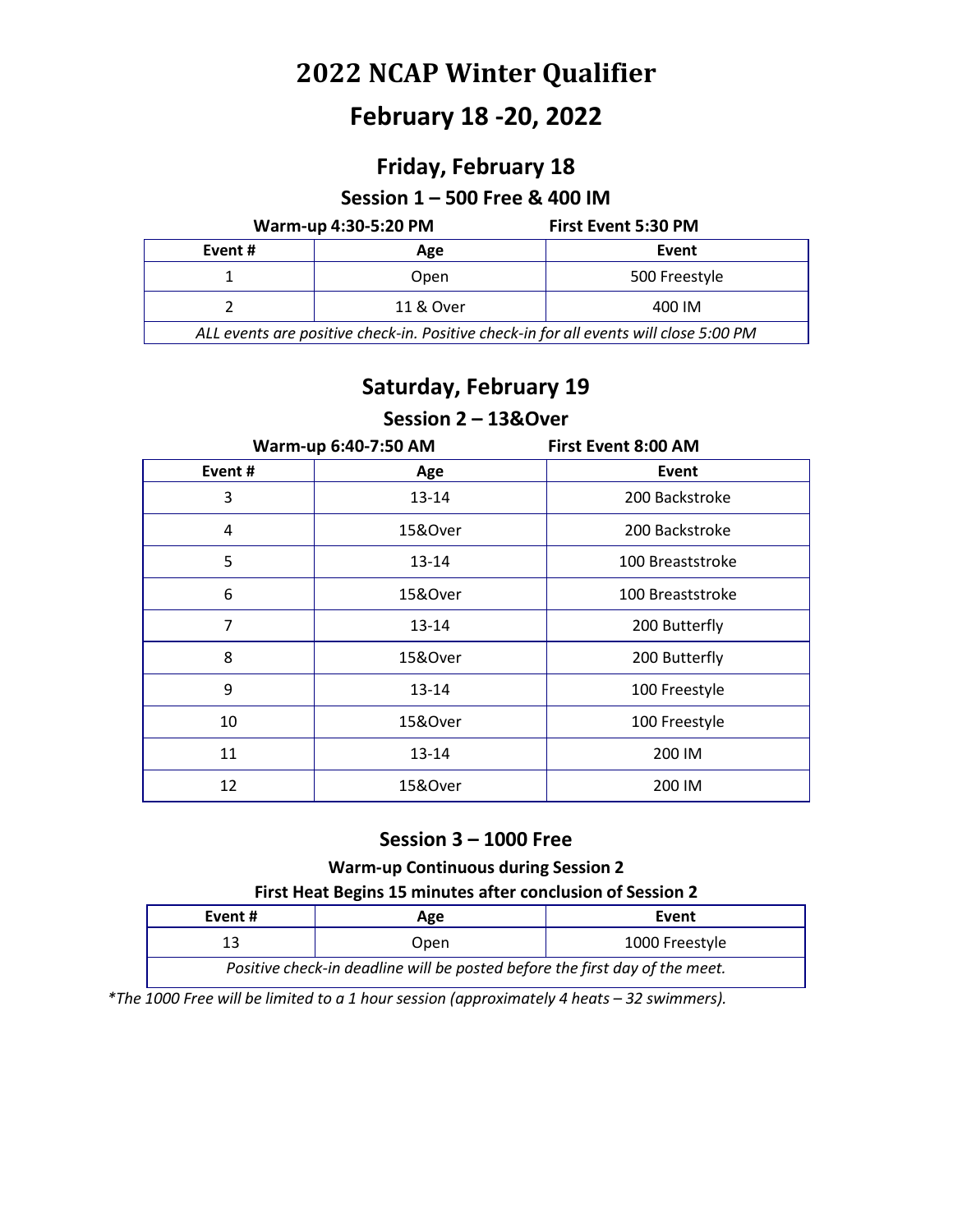# **February 18 -20, 2022**

### **Saturday, February 19 Session 4 – 12&Under**

| Warm-up 2:00-2:50 PM |           | First Event 3:00 PM   |
|----------------------|-----------|-----------------------|
| Event#               | Age       | <b>Event</b>          |
| 14                   | 12&Under  | 200 Backstroke        |
| 15                   | $9 - 10$  | 100 Breaststroke      |
| 16                   | $11 - 12$ | 100 Breaststroke      |
| 17                   | $9 - 10$  | 50 Butterfly          |
| 18                   | $11 - 12$ | 50 Butterfly          |
| 19                   | $9 - 10$  | 200 Individual Medley |
| 20                   | $11 - 12$ | 200 Individual Medley |
| 21                   | $9 - 10$  | 50 Backstroke         |
| 22                   | $11 - 12$ | 50 Backstroke         |
| 23                   | $9 - 10$  | 100 Freestyle         |
| 24                   | $11 - 12$ | 100 Freestyle         |
| 25                   | 12&Under  | 200 Butterfly         |

### **Sunday, February 20 Session 5 – 13&Over**

| Warm-up 6:40-7:50 AM |           | <b>First Event 8:00 AM</b> |
|----------------------|-----------|----------------------------|
| Event#               | Age       | Event                      |
| 26                   | $13 - 14$ | 100 Butterfly              |
| 27                   | 15&Over   | 100 Butterfly              |
| 28                   | 13-14     | 200 Freestyle              |
| 29                   | 15&Over   | 200 Freestyle              |
| 30                   | 13-14     | 100 Backstroke             |
| 31                   | 15&Over   | 100 Backstroke             |
| 32                   | 13-14     | 200 Breaststroke           |
| 33                   | 15&Over   | 200 Breaststroke           |
| 34                   | 13-14     | 50 Freestyle               |
| 35                   | 15&Over   | 50 Freestyle               |